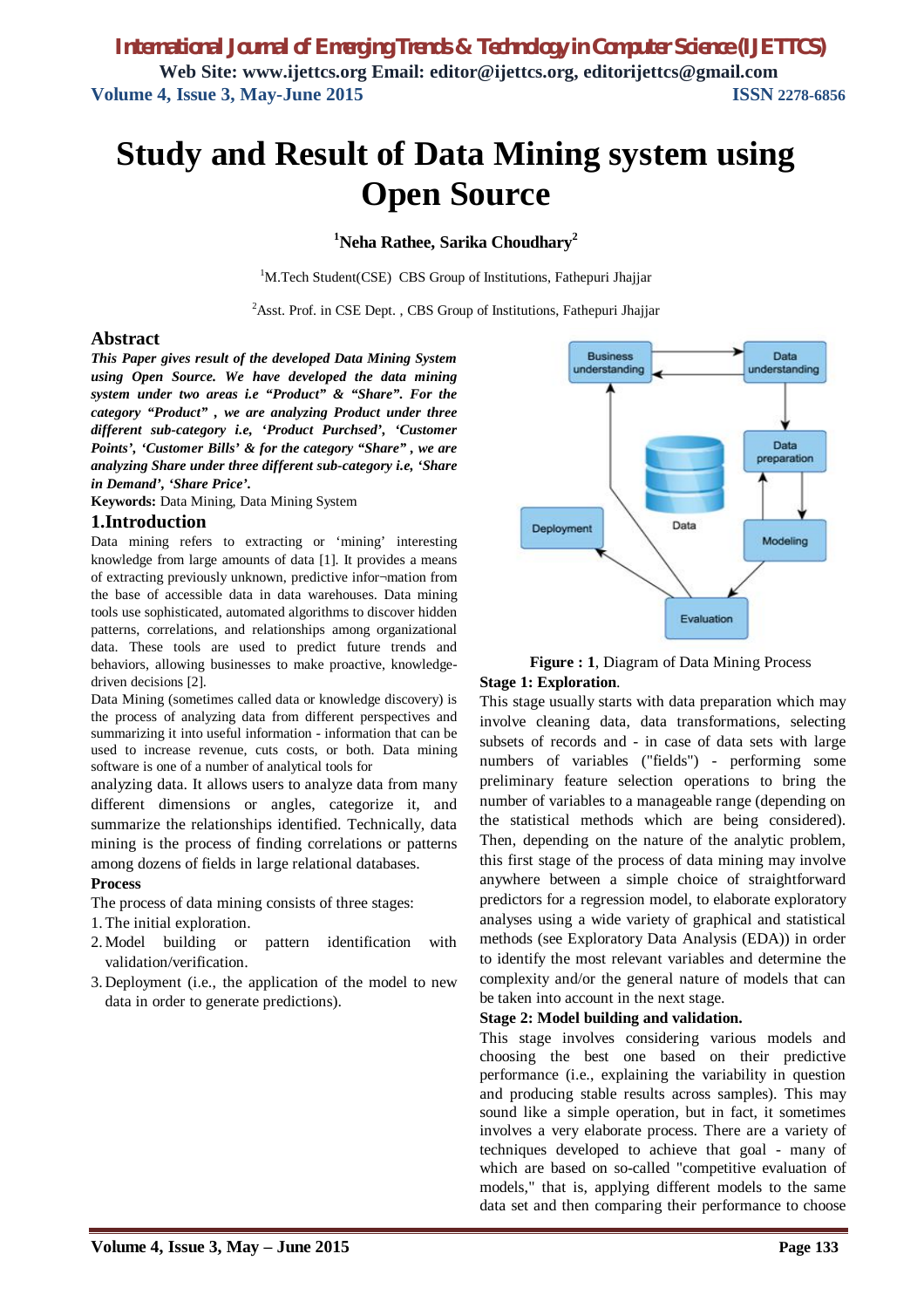## *International Journal of Emerging Trends & Technology in Computer Science (IJETTCS)* **Web Site: www.ijettcs.org Email: editor@ijettcs.org, editorijettcs@gmail.com Volume 4, Issue 3, May-June 2015 ISSN** 2278-6856

the best. These techniques - which are often considered the core of predictive data mining - include: Bagging (Voting, Averaging), Boosting, Stacking (Stacked Generalizations), and Meta-Learning.

#### **Stage 3: Deployment.**

That final stage involves using the model selected as best in the previous stage and applying it to new data in order to generate predictions or estimates of the expected outcome.

The concept of Data Mining is becoming increasingly popular as a business information management tool where it is expected to reveal knowledge structures that can guide decisions in conditions of limited certainty. Recently, there has been increased interest in developing new analytic techniques specifically designed to address the issues relevant to business Data Mining (e.g., Classification Trees), but Data Mining is still based on the conceptual principles of statistics including the traditional Exploratory Data Analysis (EDA) and modeling and it shares with them both some components of its general approaches and specific techniques.

#### **Problem Statement**

In this research work, we aimed to develop a Data Mining application for two areas i.e for Product and Share. It was aimed to develop an Open Source based Data Mining Application .The Developed Application will work on any of the browser and the user of the application can predict which product is under requirement and which is not under requirement, which product is in most demanded by the consumer who are coming for purchase, which customer is having the maximum points and who is having the minimum one, which share is in demand and which share is of high coast .

#### **Result**

The developed Data Mining system using Open Source, which can be shown in the below figure. By the use of developed system the user can take managerial decision , which is ultimate goal of any Developed Data Mining System.



**Figure : 2**, Gateway of Data Mining System

## **2.Conclusion**

In this research work, we explored the problem of Data Mining that how we can store the data, how to retrieve record on front so that it can be proven beneficial to take any managerial decision.

The Developed data mining system will decide which product is in demand & according to which the data is mined from the stored data for that product, what is the actual profit & loss, who is the competitor of this product, what wrong , where the company or industry is lacking, what to do to increase the consumption, how to launch any product. It will be very helpful to industry who is interested in doing market analysis in the particular field. It is very fast in processing and user using that developed system can get the result quickly. The developed system can be used for online information extraction by implementing the developed data mining system online.

#### **References**

- [1]. The Data Mine: www.the-data-mine.com
- [2]. KDnuggets Data Mining, Web Mining, and Knowledge Discovery Guide: www.kdnuggets.com
- [3]. Xingquan Zhu, Ian Davidson, "Knowledge Discovery and Data Mining: Challenges and Realities", ISBN 978-1-59904-252, Hershey, New York, 2007.
- [4]. Joseph, Zernik, "Data Mining as a Civic Duty Online Public Prisoners Registration Systems", International Journal on Social Media: Monitoring, Measurement, Mining, vol. - 1, no.-1, pp. 84- 96,September2010.
- [5]. Witten IH, Frank E. Data mining: practical machine learning tools and techniques with Java implementations. 2nd edition. San Francisco (CA): Morgan Kaufmann; 2005.
- [6]. Han, J., Kamber, M.: Data Mining: Concepts and Techniques. Morgan Kaufmann(2000).
- [7]. Adomavicius, G., Tuzhilin, A.: Using data mining methods to build customer profiles. Computer (2001).
- [8]. Bounsaythip, C., Rinta, E.: Overview of data mining for customer behavior modeling. Technical report, VTT Information Technology (2001).
- [9]. Ling, C.X., Li, C.: Data mining for direct marketing: Problems and solutions.American Association for Artificial Intelligence (1998).
- [10].Rygielski, C., Wang, J.C., C, D.: Data mining techniques for9. Apte, C., Liu, B., Pednault, E.P.D., Smyth, P.: Business applications of data mining. Communications of the ACM 45 (2002) 483-502.
- [11].Ahmed, S.R.: Applications of data mining in retail business. In: Proceedings of the International Conference on Information Technology: Coding and Computing.(2004).
- [12].Kovalerchuk, B., Vityaev, E.: Data Mining in finance: Advances in Relational and Hybrid Methods. Kluwer Academic Publishers (2000).